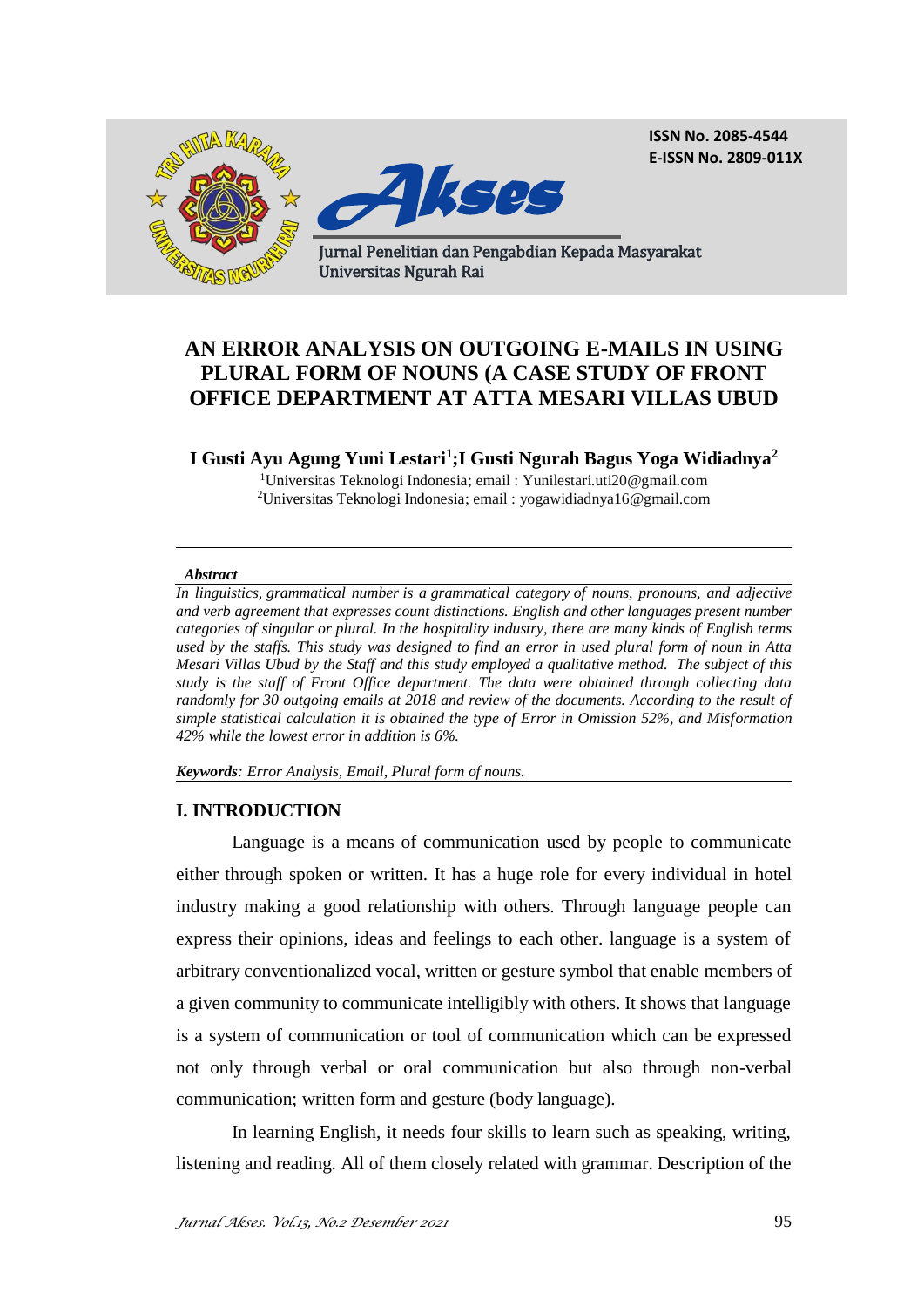structure of a language and the way in which linguistic units such as words and phrases are combined to produce sentences in a language." Many people learn a number of structures or rules which is called the grammar. The structures in English language contain number of grammatical rules, one of them are plural form of nouns.

Grammar is an important aspect to be learnt in learning a language. It plays an important role in improving our skill in English. It is a very basic knowledge and an important tool for students to master English. A Course in Language Teaching Practice and Theory, "Grammar can be defined as words put together to make correct sentences". It does not only affect how the units of words are combined in order to make correct sentence but also affects their meaning.

A plural form of nouns has been taught since junior high school. However, many people and students still do not understand and cannot apply singular and plural rules in English. They have difficulties to form plural in English. For example, the general rule for writing the plural in English nouns is to add –s to the singular form (boy- boys). However, this rule is only used for regular plural. Words like woman, foot, children, etc. These are irregular plural. The rule is complicated. The consequence is the people will make so many errors in their learning.

Unfortunately, in this era the fact is only a few people in this world could speak with the same language. English allows us to speak with other people from many countries who speak with different language. English language makes us easier to talk with each other in the world, there are many media which can be used to communicate with each other especially in writing. One of them is letter. One the modern way in this world to communicate in writing is correspondence by email. Electronic mail or e-mail is the modern way to communicate with each other. Email is a social network and originally a social network for Front Office Department of Atta Mesari Villas Ubud. An e-mail mostly sent by using internet connection. An e-mail can be used for government, business, an organization, and tourism industry as well. All the people in the world mostly have more than one account of e-mail for their business. There are many benefits when using an e-mail for communicates. When we are sending an e-mail to one or many recipients, it's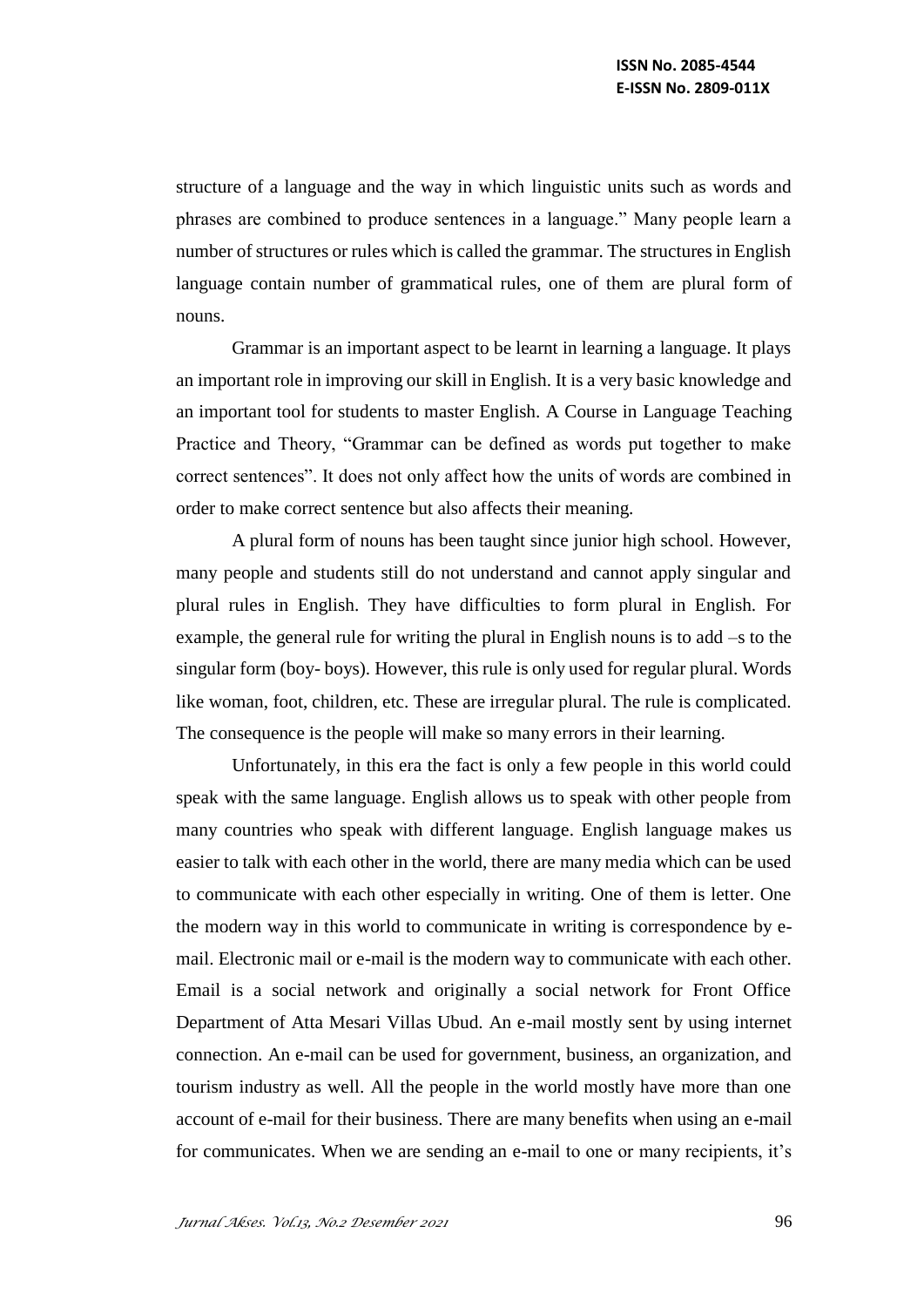more secure, paperless, low cost, friendly user, and very quick responds either the receiver or the sender.

E-mail is important way in tourism industry especially for hospitality. At Atta Mesari Villas Ubud, the guest mostly used an e-mail to send an inquiry, a question related to their reservation or a request related to their stay and it will be responded by Front Office Department Staff. There are so many conversations by e-mail which made by Front Office Department staff at Atta Mesari Villas for two months in outgoing e-mails. After reading the e-mail, the researcher saw a lot of English errors especially in using plural of nouns that can be found in the outgoing e-mails, especially for Indonesian e-mail users. It's very important to research since it will be useful in the future for Front office department staff at Atta Mesari Villas. Therefore, I am interested in taking up this problem and take a title An Error analysis on outgoing e-mails in using plural form of nouns by the Front Office Department Staff of Atta Mesari Villas.

# **II. METHOD**

In this part, the researcher used the qualitative research design for analyzing the data. The work way of qualitative was collected data, arranged data and interpreted the data. A qualitative research deals with a kind of research which did not use statistic procedures in analyzed the data. In a qualitative research, the researcher tends to prior in accurate explanation to analyzed and presented what have been found. The population of the study consisted of 3 adults, 2 women, and 1 man. They worked at Front Office Department which used e-mail account to interacted with the customers. The individuals used the same e-mail account. The participants had different backgrounds in terms of education in the English language. Their native language was Indonesian and only English language was required for writing replied e-mail to every single incoming e-mail.

The data was conducted by ask the Front Office Manager of Atta Mesari Villas to give some history outgoing e-mails. The e-mails which were used for the analyzed randomly selected from 10 incident outgoing emails report emails, between August 2017 to December 2017 due to this period many emails activity from the front office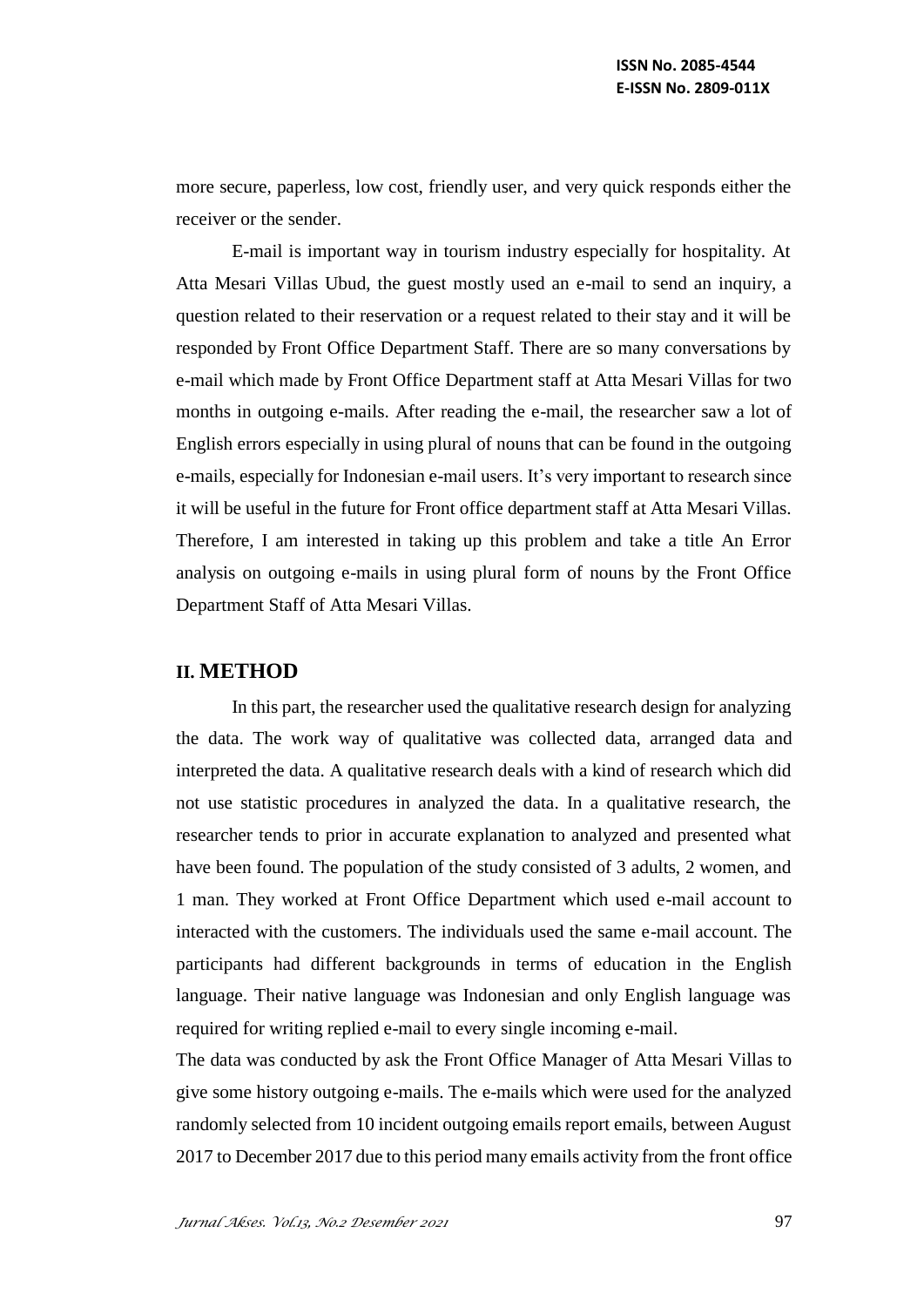department to announce about Mount Agung eruption and respond cancellations according to that circumstance. The researcher randomly selected the contents to avoid taking too much time to analyze. As the researcher worked at the hotel especially as Consultant E-Commerce Manager in Atta Mesari Villas with all participants. It was conveniently collected the data because the researcher has to contacted all participants to asked permission via e-mail.

The researcher noticed from the e-mail content received daily that there were often grammatical specifically in the plural of noun errors on the email content. Those errors sometimes made the e-mails looked unprofessional, especially when used to contact with external costumers. The researcher found that it was worthwhile investigated the issue as it used as the basis for conduct an internal course to improve the staff's writing skills. Next, the researcher made the grammatical errors found in the email contents were classified into 4 types/categories. The last, the data analysis was presented based on type and categories research error found in the outgoing e-mail

# **III. RESULT**

This present study found that there were some of errors found on this research. This study was conducted investigate two research problems and divided into two main sections. They were causes of errors analysis and the type of errors. Also, this reports the results obtained from the study of error analysis outgoing email made by hotel employees especially in front office department in email replaying. The 30 email contents collected from 3 employees in charge as reservation staff which were randomly selected were analyzed and the errors found were classified according to the error types based on surface strategy taxonomy, for example;

(Selected example from Data email-1)

Outgoing Email-1 : Hey, Diego! I hope you're doing well. I see your many Hotel review in Tripadvisor. Great stuff!

In that example, while he was supposed to write "Hey, Diego! I hope you're doing well. I see your many Hotel reviews in Tripadvisor. Great stuff!" From the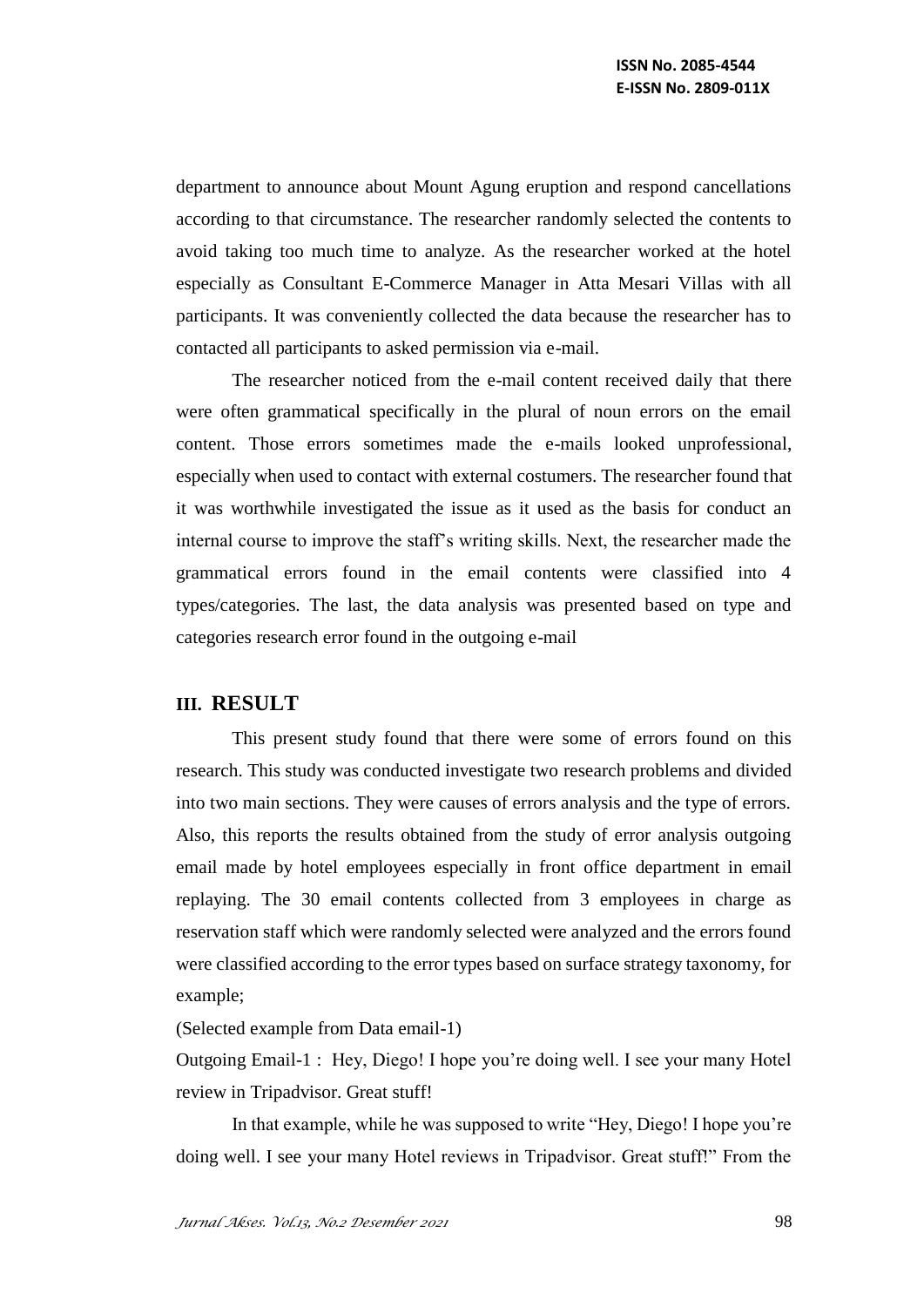example above it was clear that the staffs did not use any morpheme and made an Omission error.

The second type of error is an Addition Error where they added the unnecessary word that does not needed in their sentence. For example:

(Selected example from Data email-2)

Outgoing Email-2: I understand the issues you're facing some accident in your country and how it's made harder to go with original plans.

In that example, while he was supposed to write "I understand the issue you're facing some accident in your country and how it's made harder to go with original plans." From the example above it was clear that the staffs made an Addition error.

The last type of error in this research is Misformation error where the staffs used wrong form of the morpheme or structure. For example:

(Selected example from Data email-13)

Outgoing Email-13: I understand the issues regarding many mouses around the room. It was past year ago many people who was stayed here complain about mouses it all because ubud is traditional village that still green with forest around here.

In that example, while he was supposed to write "I understand the issues regarding many mouses around the room. It was past year ago many people who was stayed here complain about mice it all because ubud is traditional village that still green with forest around here." From the example above it was clear that the staffs confused or lack of knowlade from transforming irregular form of noun and made an Misformation error.

Another error in this research is cause of errors, and the researcher divided by 2 causes of error. The firs example is Interlingual Transfer:

(Selected example from Data email-1)

Outgoing Email-1: Hey, Diego! I hope you're doing well. I see your many Hotels review in Tripadvisor. Great stuff!

In that example, while he was supposed to write "Hey, Diego! I hope you're doing well. I see your many Hotel reviews in TripAdvisor. Great stuff!" From the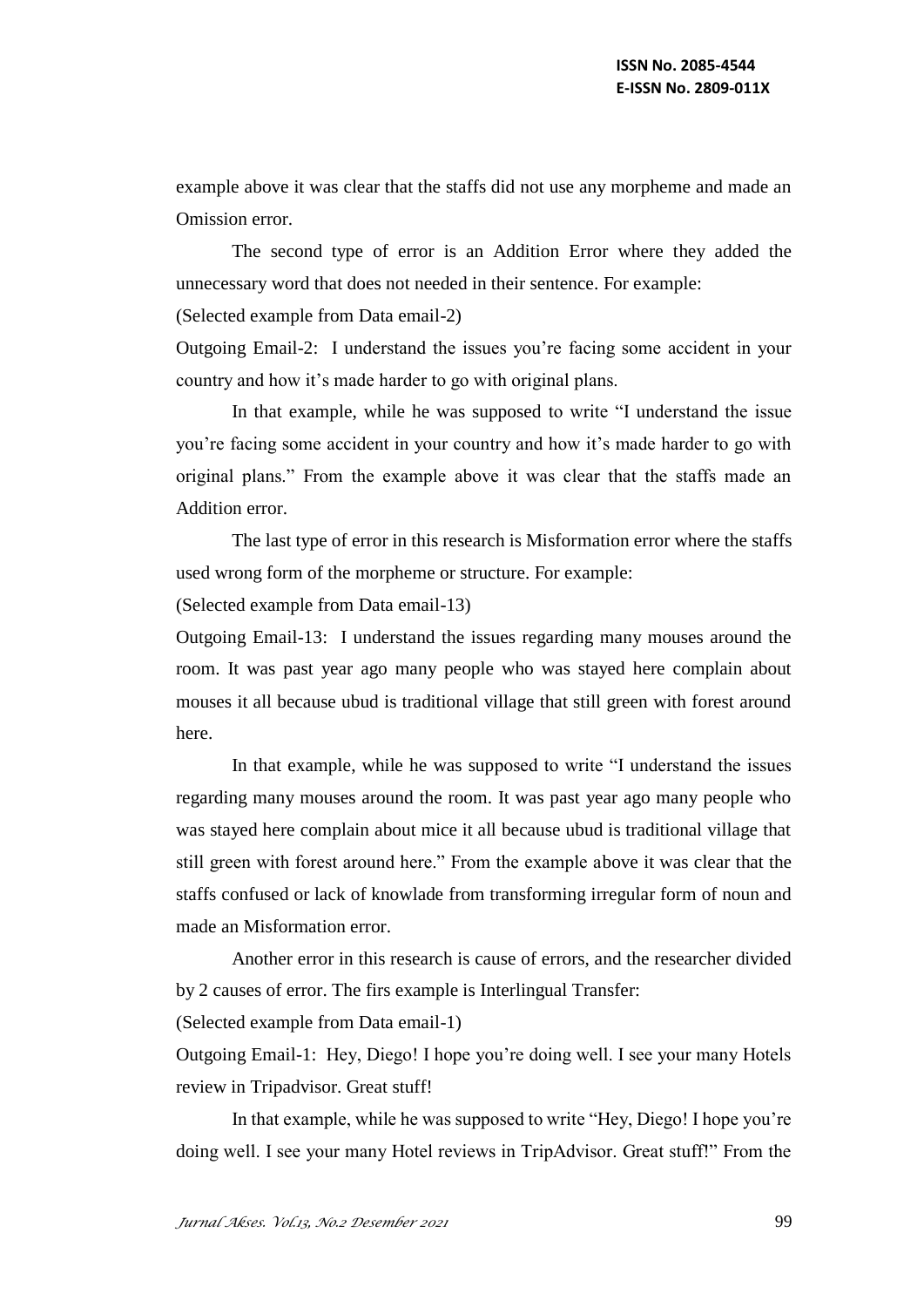example, the errors were happened because the pattern of Both Bahasa – which was their mother tongue- and English were totally different. The staffs omitted the –s, and changed. pronoun.

The last example cause of error in this research is Intralingual Transfer: (Selected example from Data email-13)

Outgoing Email-13: I understand the issues regarding many mouses around the room. It was past year ago many people who was stayed here complain about mouses it all because ubud is traditional village that still green with forest around here.

In that example, while he was supposed to write "I understand the issues regarding many mouses around the room. It was past year ago many people who was stayed here complain about mice it all because ubud is traditional village that still green with forest around here." From the example above it was clear that the staffs are overgeneralization the rules in wrong concepts or did not understand and know how to use each grammatical rule correctly

# **IV CONCLUSION**

Based on the finding and discussion of the data in the previous chapter above, from 30 outgoing emails the researcher found there were 71 total errors that made by the Front office staffs of Atta Mesari Villas. Those errors derived from Omission with 37 errors, Misformation with 30 errors, and Addition with 4 errors. The researcher found there were two main sources because the errors happened that was from Interlingual transfer and Intralingual transfer. Based on the data above, the researcher concluded that the Front office staffs found some difficulties in grammar use. It was indicated by the grammatical errors occurred in their outgoing emails. In addition, and misformation, the use of irregular plural was classified as the most difficult grammatical rules. Based on the interlingua transfer, some of Staff had good vocabulary achievement so that her out going emails were low score of error. Based on intralingua transfer, few of staffs did not know the rules of grammar, so they were not able to use it correctly in sentences